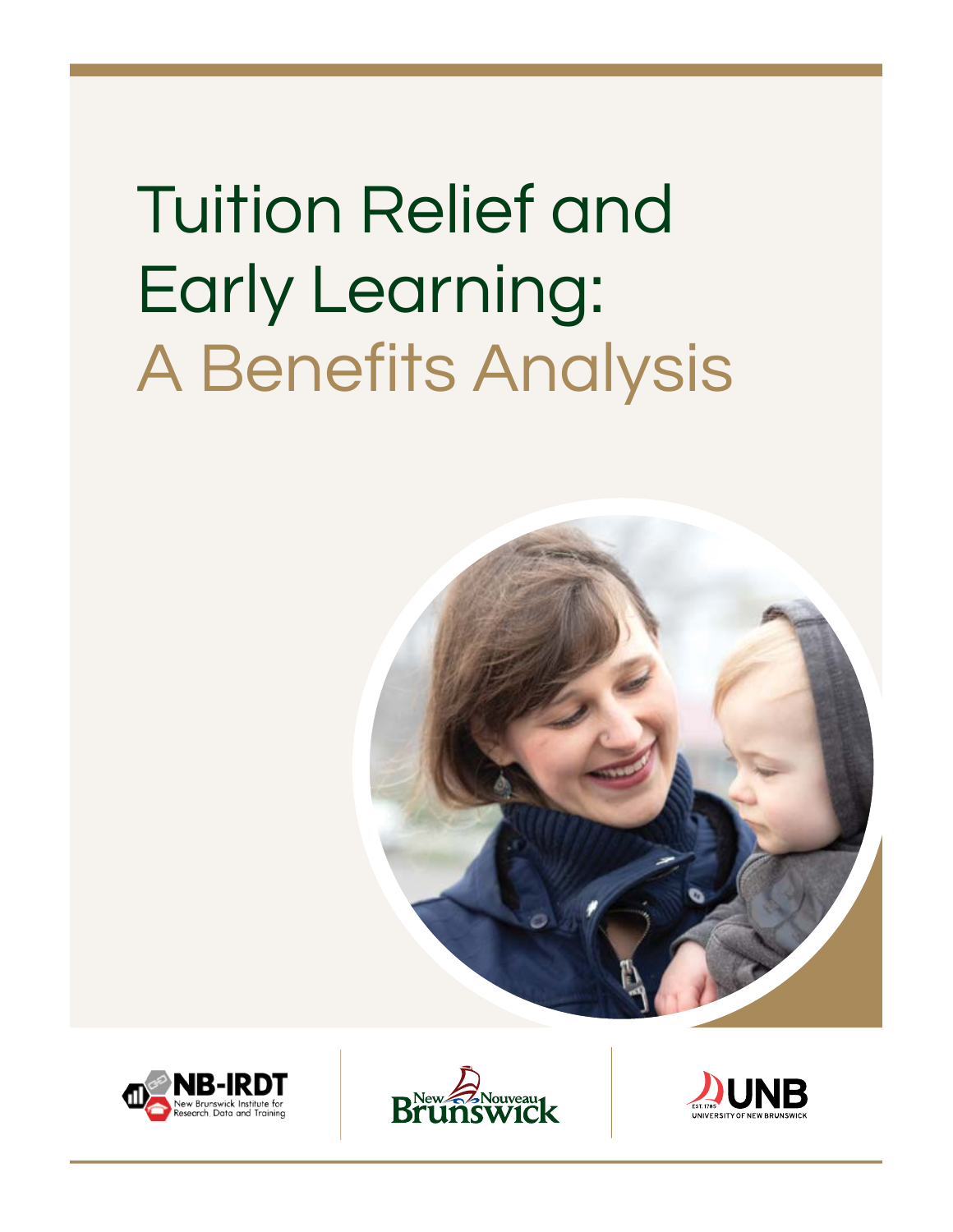### TABLE OF **CONTENTS**

FOREWORD

PAGE 1

02 OUR RATIONALE FOR THIS STUDY

PAGE 4

ABOUT THE NEW BRUNSWICK INSTITUTE FOR RESEARCH, DATA AND TRAINING

PAGE 7

04

03

01

FIVE-YEAR NB-IRDT AND GNB BENEFITS ANALYSIS WORK PLAN

PAGE 9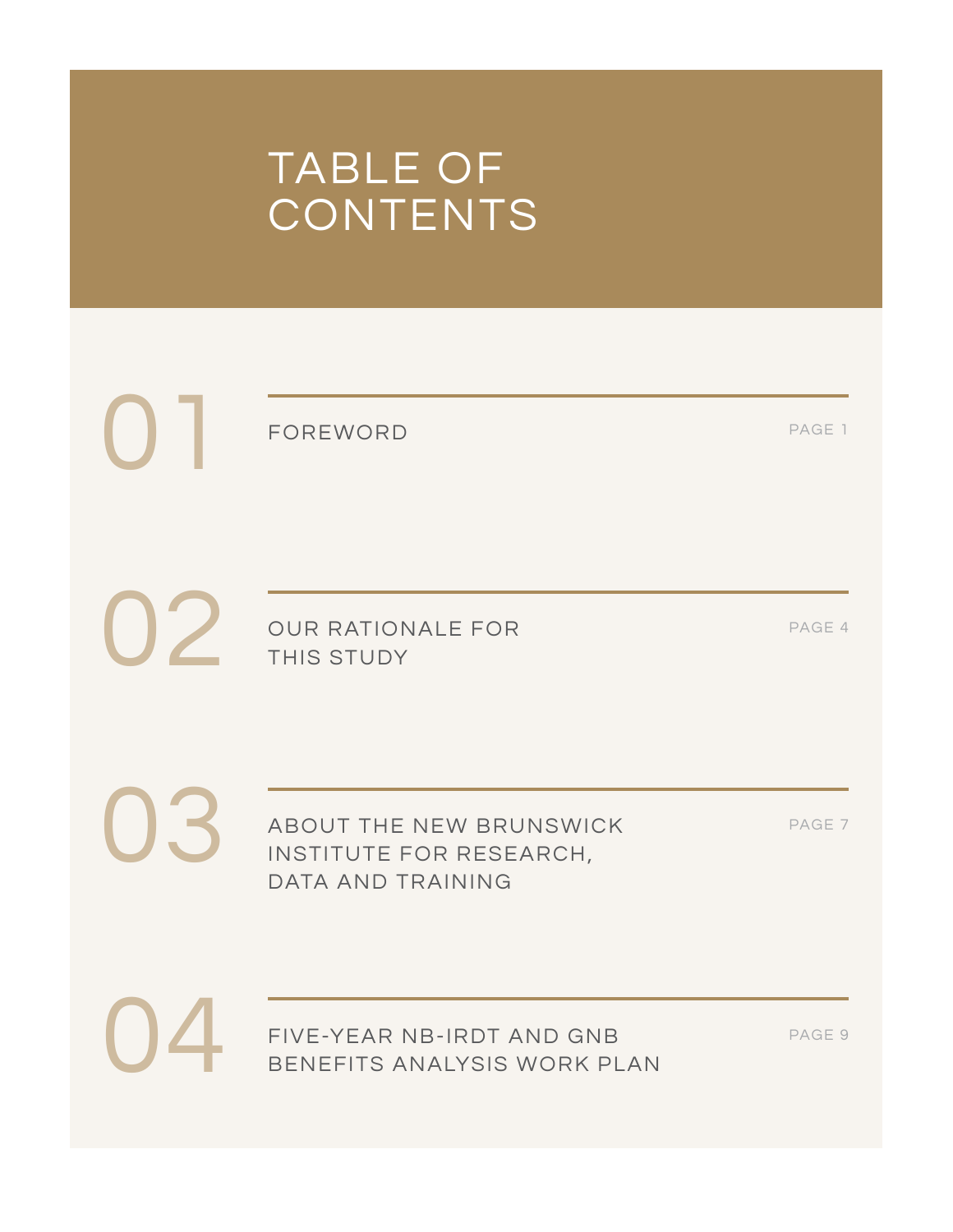## 01

### Foreword JAMES HUGHES

June 2018



Through the auspices of the New Brunswick Institute for Research, Data and Training (NB-IRDT), the provincial government is sponsoring a benefits study of two significant early intervention initiatives, namely the tuition relief program and early learning centre program. This longitudinal analysis by NB-IRDT to study the effectiveness of these two programs is important and noteworthy – and hopefully precedent setting – for many reasons.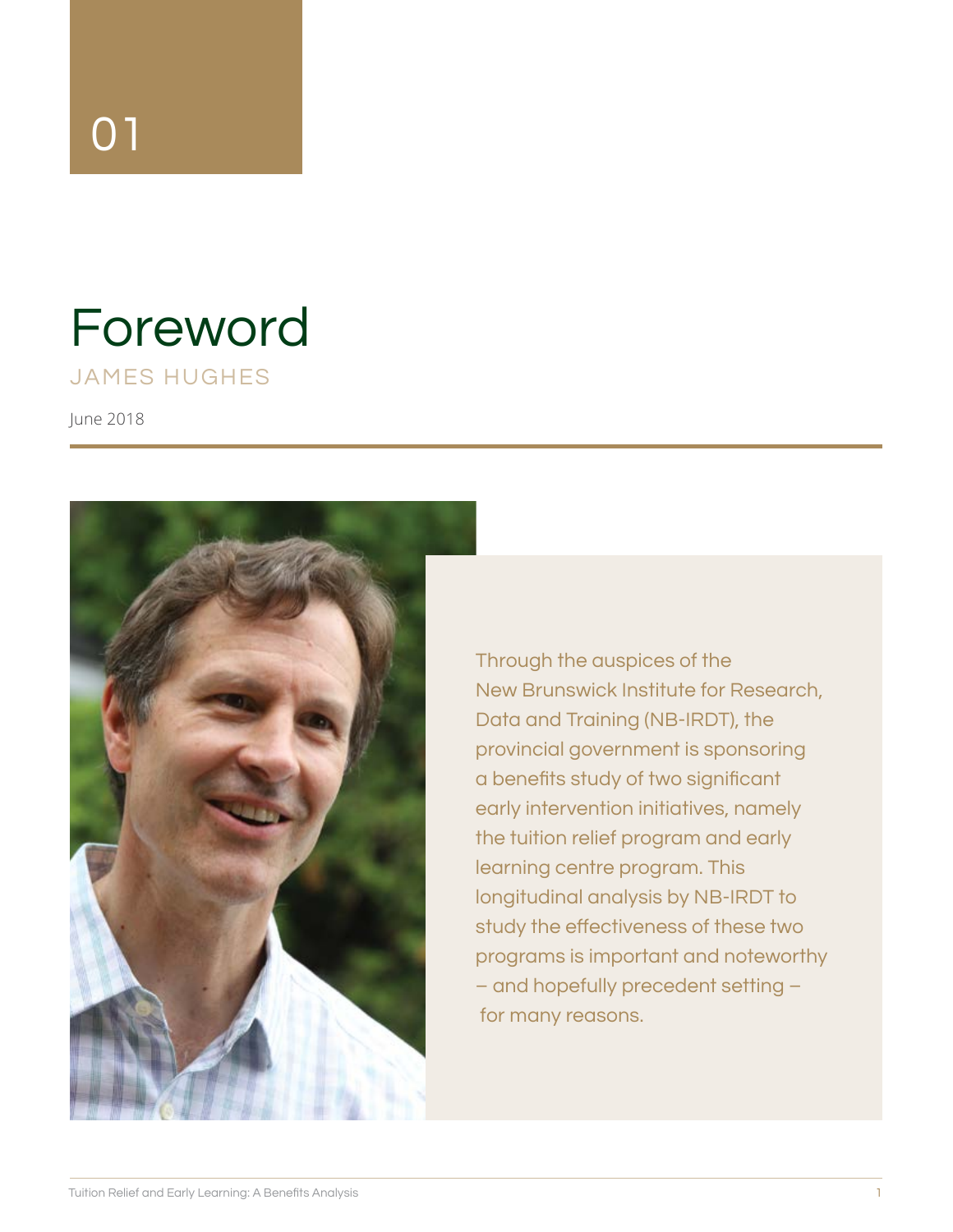First, let me comment on the two programs themselves. A necessary condition for success in the social services is good program design. In my long years in the field, I've observed that social services designed with an early intervention orientation and generous eligibility rules within an income tested regime are those most likely to improve outcomes for the targeted population.

The tuition relief program contains all of these design elements being composed of a free tuition component and a financial relief program for the middle class that is geared to income.



As a result, this tuition relief effort holds the promise of opening the doors to college and university secondary education, and keeping those doors open until graduation, to more New Brunswick students than any previous such effort by the province.

Likewise, the early learning centre program, with its emphasis on aggressively improving affordability while concurrently investing in the quality of the early learning environment, is also designed for success. In acknowledging the financial burden of childcare on low and middle income families, and, in fact, capping centre fees on an income-determined basis, the province will be giving record numbers of New Brunswick children the best chance of starting school ready to learn. As the research also underlines, quality early learning opportunities represent pathways to the economy for many parents and, accordingly, quality early learning centres represent one of the best poverty reduction (and poverty prevention) investments a government can make. So, like the tuition relief scheme, the early learning centre program has considerable upside from many perspectives.

However, while the design of these relatively new programs is cause for great hope, another necessary condition for success is rigorous implementation. This is easier said than done. We have seen other promising initiatives both within the province and elsewhere go off the rails when, in particular, implementation was not resourced or tracked adequately. How many times has the population been let down by programs, announced with excitement and confidence, that delivered disappointment?

This is the first reason why the Benefits Analysis being undertaken by NB-IRDT is important. It will be using de-identified administrative data from the very departments delivering the programs to assess their progress and effectiveness. In other words, the government is daring to have two of its flagship programs tracked and judged not after five or more years have elapsed and everyone has forgotten its origins and original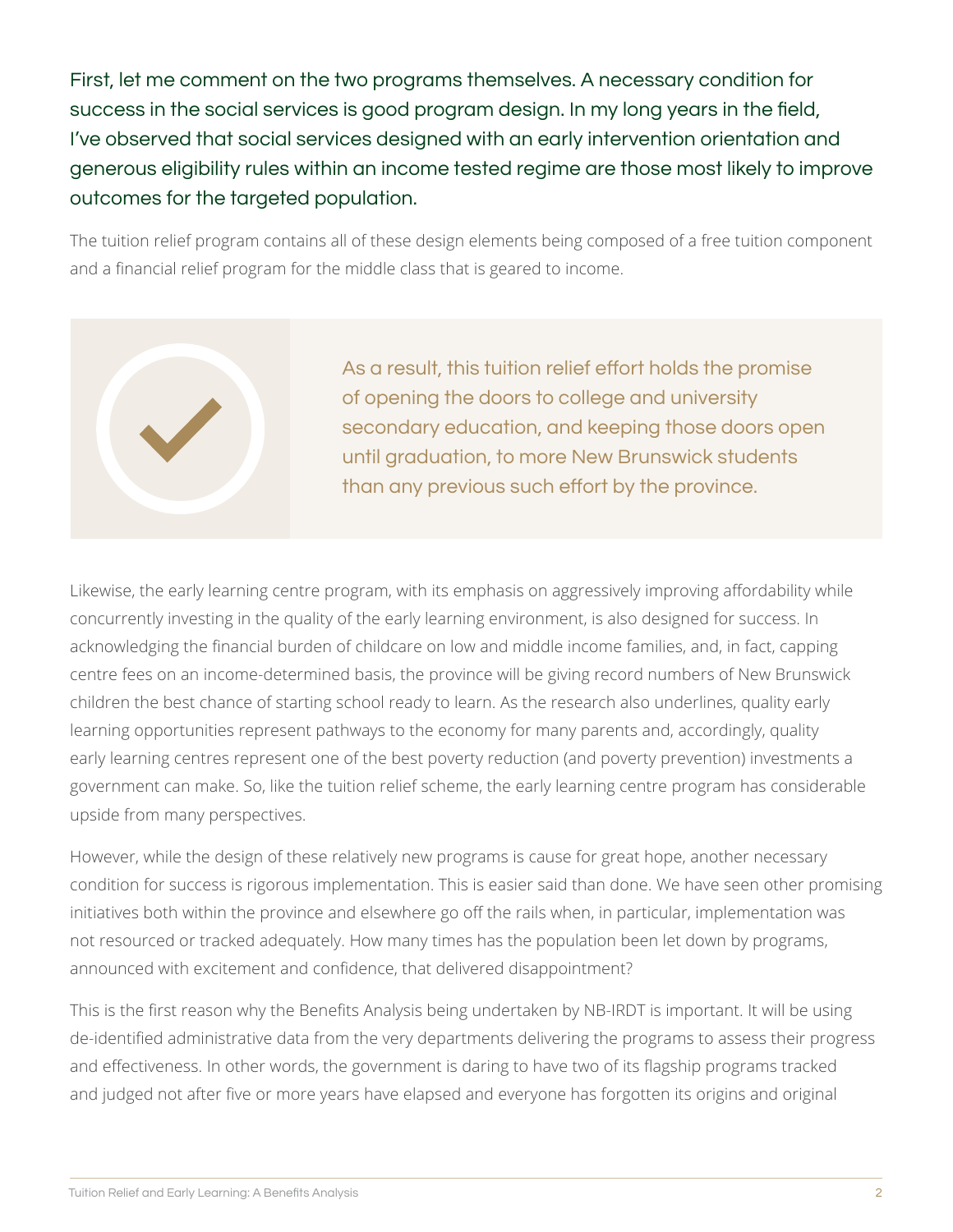purposes but in real time from almost the beginning of the endeavor. Infusing the programs with this level of accountability is admirable and should frankly amount to regular practice across democratic governments everywhere.

The second reason is related to the first. In bringing NB-IRDT into the process at this relatively early stage, the provincial government has given itself a mechanism to adjust the two programs within a few years if its articulated expectations for everything from accessibility to financial impact on students or parents are not being met in whole or in part. Rarely in the social services are we able to make any adjustments mid-stream. As such, this Benefits Analysis initiative breaks that mold.

A further reason to appreciate this approach is that it is being conducted by a third party institute (NB-IRDT) and given the license to manage and report on the data in an "academic" way. Delegating programmatic assessment to an arms-length agency and inviting it to act in an independent manner will mean that the published results are reliable and free of political spin. This, in turn, will result in programmatic changes being driven by objective results and not partisan agendas.

While there are other reasons to be optimistic about the Benefits Analysis, I'll suggest just one other. The metrics that will be used to determine success have both micro significance for students, parents and families and macro significance for the province. The former include actual program participation, performance of participants and their parents in labour market and completion of high school and post-secondary education of program participants and their parents. The latter envisage impacts of programs on population retention and on economic growth. In gathering and reporting on both the forest and the trees, the province is giving itself the right framework to evaluate the true returns on investment of the two programs.

> I would add, in proposing a five year renewable mandate to examine program results, the province is bestowing upon itself a gift that may keep on giving for a long time.

I would add that the data generated by the Benefits Analysis, while extremely valuable on it own, would be complemented and deepened by the evidence generated by the commissioning of one or more randomized control studies that focus on efficacy of the two programs against a "services as usual" cohort.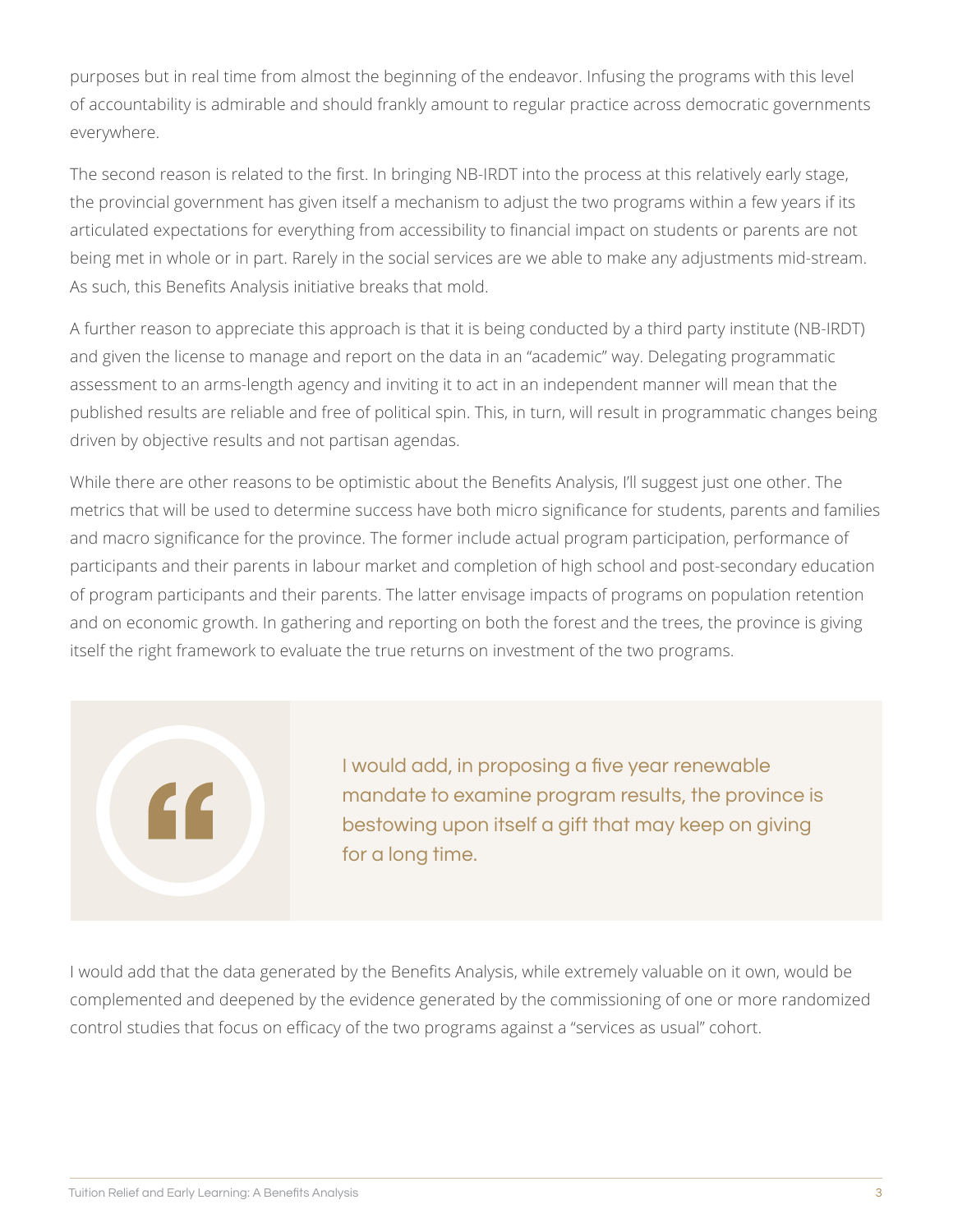My last point is this. In time, when NB-IRDT progress reports on the two programs are studied by the advocacy groups, professional organizations, watchdogs, parent and student associations, media, and the population at large, there may be an inclination to focus on the flaws. And, of course, the groups would be right to do so. However, they should not forget the developmental nature of the Benefits Analysis that has intentionally coded into its DNA the kind of feedback loop that will architect the pathway to program improvement. No program is perfect at its outset and we need mechanisms to course correct in the manner the Benefits Analysis is setting out to do. In other words, we need to encourage governments of every colour to put such mechanisms into place because it is the straightest route to improve population level outcomes and professionally manage precious tax dollars.



*James Hughes is the Executive Lead, Government and Partner Relations at the McConnell Foundation. He is the former Deputy Minister of Social Development for the Province of New Brunswick. His book, Early Intervention (James Lorimer & Company), on "How Canada's social programs can work better, save lives and often save money" was published in May 2015.*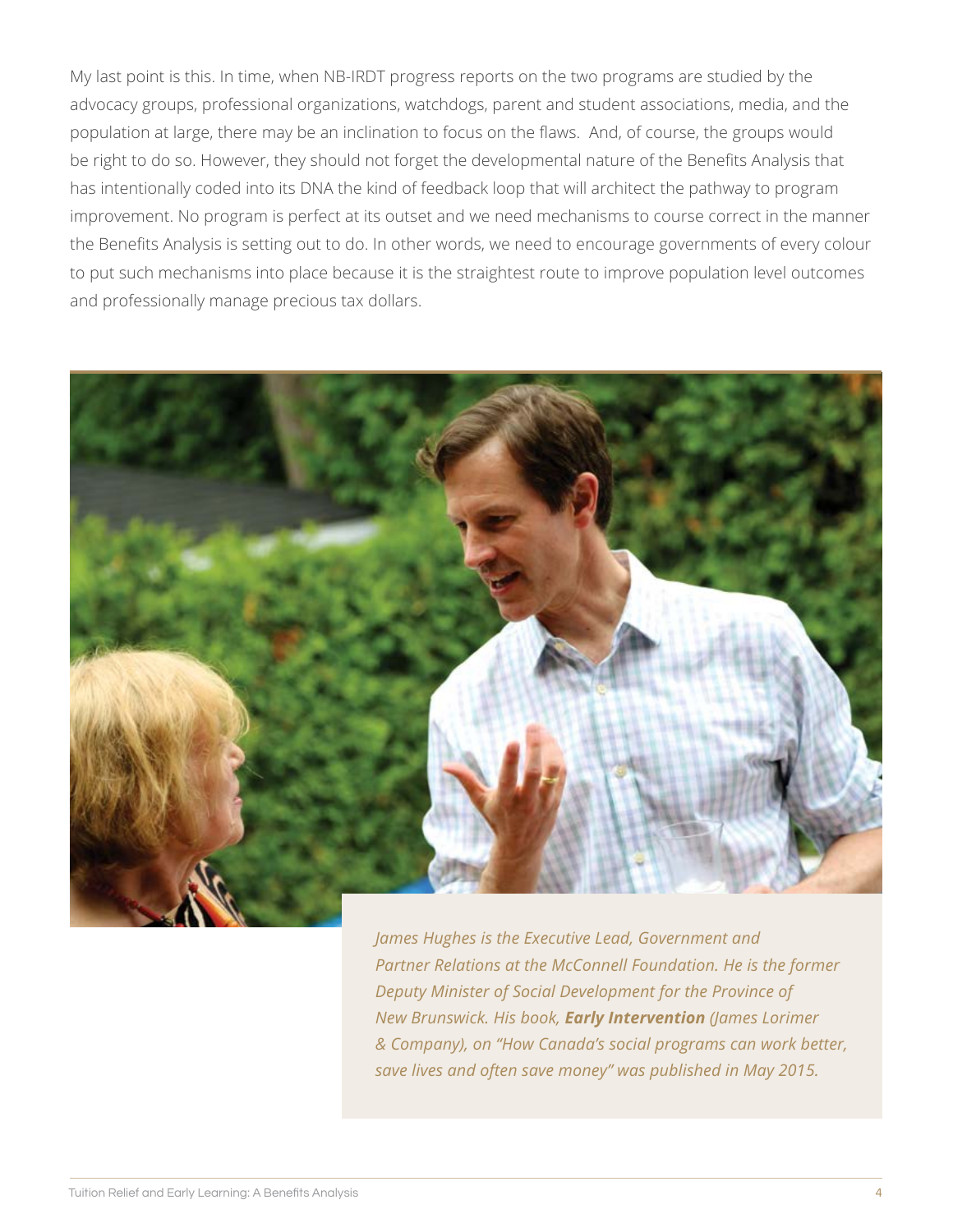# Our Rationale for this Study

With the right support, families, children and youth can build a strong and prosperous New Brunswick. Removing barriers to child care and education can empower parents and young people to build careers that allow them to invest in themselves and their communities. Creating pathways to early learning and post-secondary education will strengthen our society, expanding work opportunities for women and youth, enabling families and our province to thrive.

Canada's economy is growing. With our recent growth in real GDP, it's clear that New Brunswick is starting to follow this trend. Many companies are operating near capacity and are contemplating new investment and new hires to increase their bottom line. To nurture this growth, our economy needs a fresh supply of skilled workers from all sectors and all walks of life.

Bank of Canada Governor Stephen Poloz recently spoke of this opportunity at Queen's University's annual lecture in public finance in March 2018. He told students that clearing a path to work for women, youth and newcomers will fuel Canada's economic growth, pointing to provincial subsidies to child care as essential tools to encourage more people to join the workforce. Poloz estimated that tapping this supply of workers has the potential to boost Canada's output by 1.5 per cent, or about \$30 billion annually. Clearly, he said, this is a prize worth pursuing.

It is on this premise that the Government of New Brunswick has committed significant investments to early learning and post-secondary education. It's believed that increased accessibility to improved programs for infants and pre-school children, along with financial relief for post-secondary students, will lead to more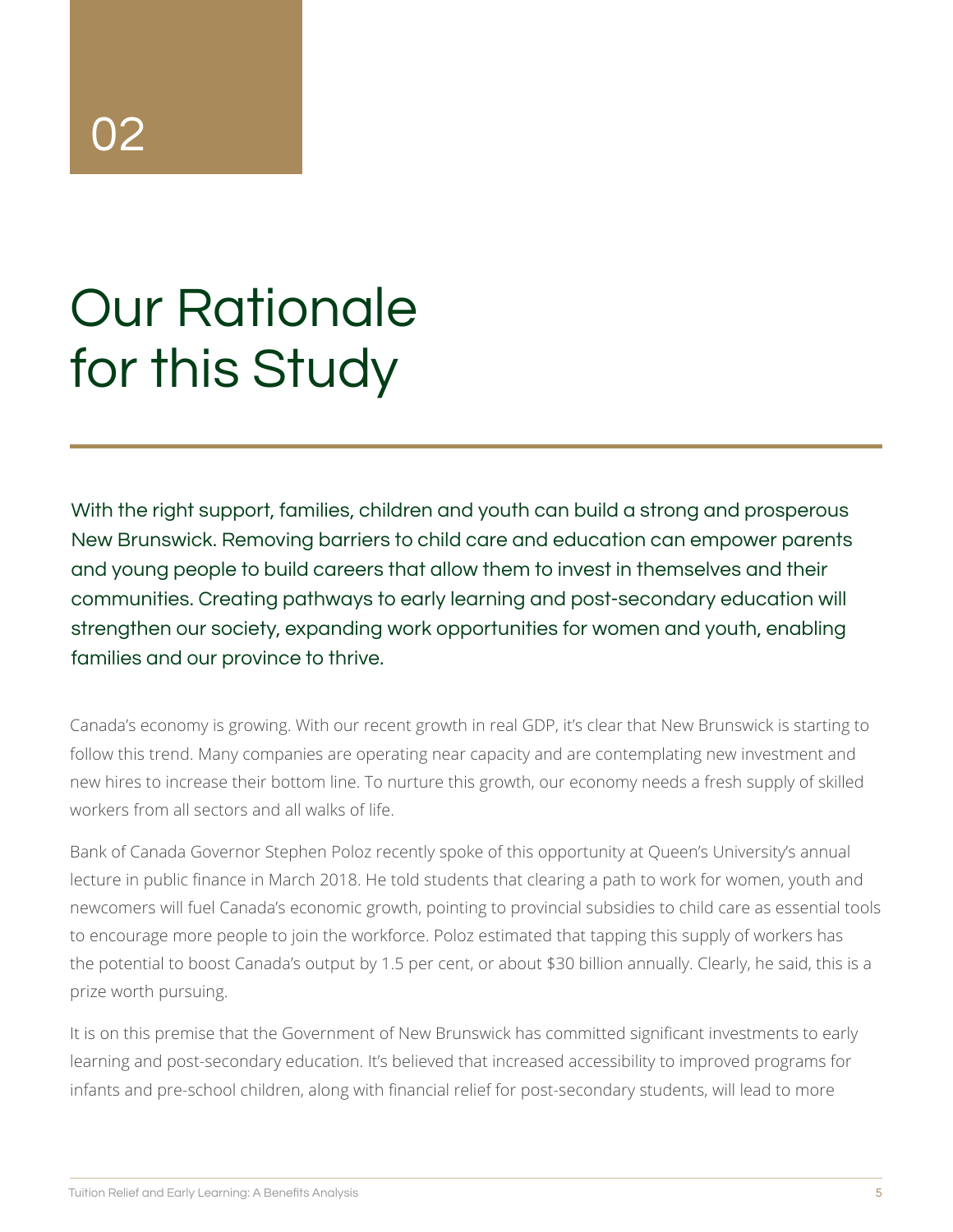people in the workforce, with greater earning potential and less debt, supporting healthier families and children and an improved quality of life for all New Brunswickers.

The New Brunswick Institute for Research, Data and Training (NB-IRDT) is supporting efforts to gain a better understanding of the benefits of these investments. NB-IRDT is a research institute at the University of New Brunswick that carries out evidence-based research to provide government, academics and researchers with reliable information to inform decisions that affect New Brunswickers.

The *Tuition Relief and Early Learning: A Benefits Analysis* study will harness data to provide provincial decisionmakers with evidence-based research that tracks both program performance and the benefits they provide to children and families in terms of health and wealth, as well as gains to New Brunswick as a whole.

The two flagship initiatives identified for this study include programs launched since 2016 that provide tuition relief for post-secondary education students and early learning supports for preschool-aged children and their parents.

For post-secondary students, New Brunswick's Free Tuition program offers just that: free public university and community college tuition for students with household earnings of less than \$60,000. Through the Tuition Relief for the Middle Class, bursaries are offered to students with household earnings above \$60,000. The programs are designed to encourage lower income students to acquire the skills they need for higher-paying jobs, and to ease the tuition burden.

### TUITION RELIEF PROGRAMS HAVE THE POTENTIAL TO SUPPORT STUDENTS IN LARGE NUMBERS.



The provincial government estimates that approximately 77 percent of student financial assistance recipients attending publicly funded universities or colleges in New Brunswick in the 2017-2018 academic year **qualified for the Free Tuition Program or Tuition Relief for the Middle Class**

6283

That amounts to 6283 **students qualifying for the Free Tuition Program**

1424

and 1424 **students who were eligible for the Tuition Relief for the Middle Class** in the 2017-2018 school year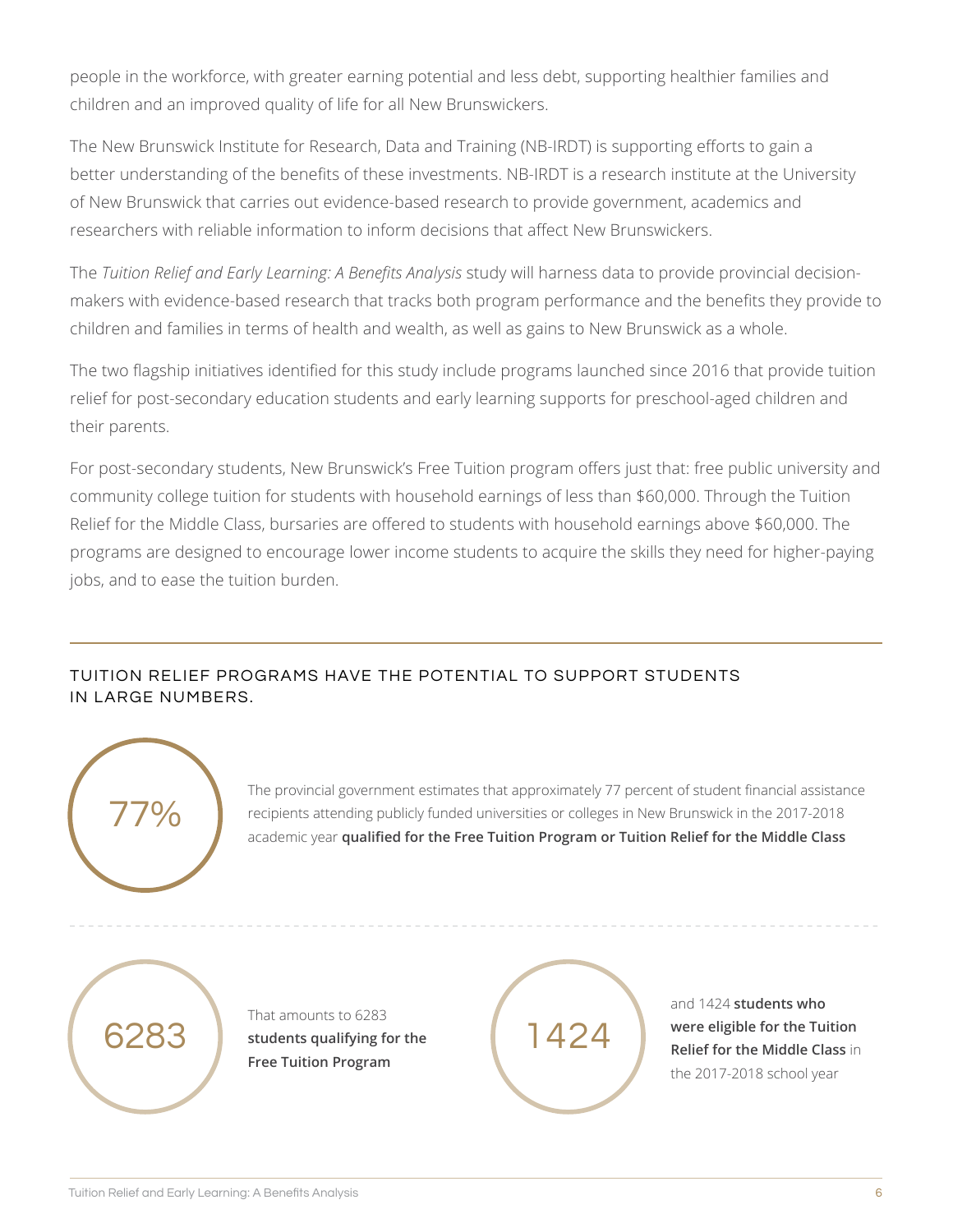The New Brunswick Early Learning Centre designation, launched in 2017, is part of New Brunswick's 10-year education plan that includes school readiness as an objective, ensuring that all preschool-aged children develop the skills they need to succeed in school and life. This program will improve the quality and accessibility of affordable child care with investments in training and learning environments, additional spaces for infants and preschool children, and most significantly, subsidies for parents.



The program ensures that families with an annual gross income under \$37,500 will have access to free child care. Additionally, the program offers subsidies to middle income earners on a sliding scale and ensures that no family in New Brunswick will pay more than 20 per cent of their gross income to cover child care costs while their child is attending a designated New Brunswick Early Learning Centre. These investments will support parents attending work and school while ensuring their children are in nurturing, responsive, highquality learning environments. These programs are being rolled out as pilots in Saint John and Edmundston, with full provincial implementation planned for 2019.

Since launching in March 2018, the pilot programs are experiencing good participation. In Edmundston and Saint John, 51 daycares have been designated as New Brunswick Early Learning Centres (NB-ELC), with 185 parents taking advantage of free child care and 290 parents benefiting from improved subsidies.

As government continues to collect and share qualitative and anecdotal evidence to better understand benefits of these programs, the NB-IRDT study will supply data-based evaluation tracking the overall success of participants over a long period of time using a number of indicators. This research will provide decision makers with a unique view of program benefits and help focus future investments in areas demonstrated to provide the greatest gains for children and New Brunswick as a whole.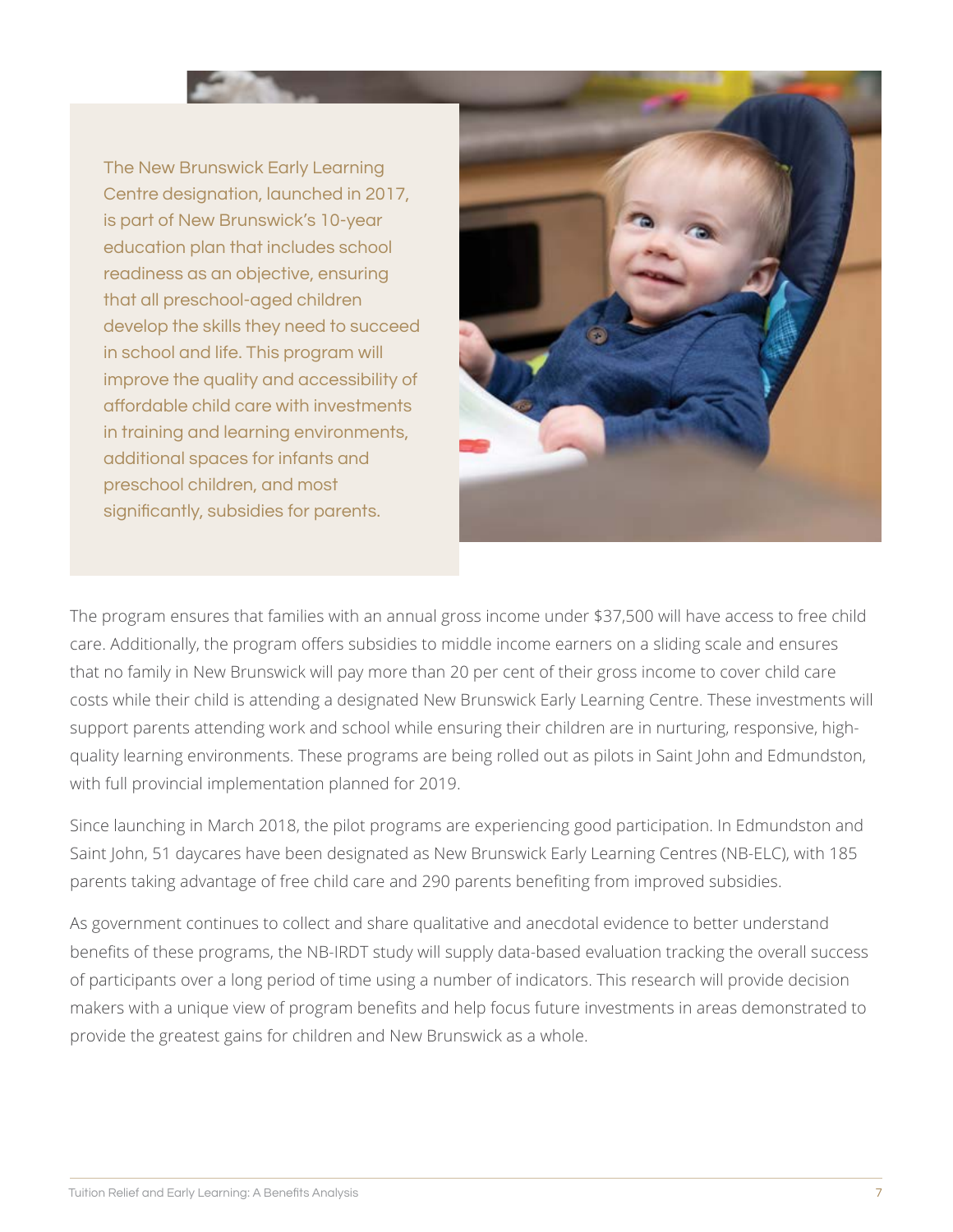### STARTING THIS YEAR, NB-IRDT RESEARCHERS WILL USE DATA THAT HAS BEEN STRIPPED OF ALL DIRECT IDENTIFIERS TO MEASURE THE FOLLOWING INDICATORS AND OUTCOMES OVER THE NEXT FIVE YEARS AND BEYOND:

- Actual program participation in tuition relief and early learning programs
- Performance of program participants and/or their parents in the New Brunswick labour market m.
- Completion of high school and post-secondary education of program participants and/or their parents
- Social assistance receipt of program participants and/or their parents
- Mental and physical health of program participants and/or their parents
- Earnings and employment trajectory of program participants and/or their parents
- Impacts of programs on population retention and mobility
- Impacts of programs on economic growth

### NB-IRDT will look for patterns and make connections that help forecast future benefits and support government in improving programs to achieve specific objectives.

Among other things, this research will answer fundamental questions. What is the effect of affordable and quality childcare on a parent's ability to leave social assistance, work and be healthy? How does tuition relief influence a university graduate's future earnings and impact their ability to stay in New Brunswick and work? What is the effect of these programs on the mental and physical health of participants? In the long, long-term, this research will build a body of evidence supporting and directing policies that support lifelong learning, improved productivity, health, wealth and employment for all New Brunswickers.

In this way, government is developing better decision-making to support families, children and youth in building a more prosperous and successful New Brunswick.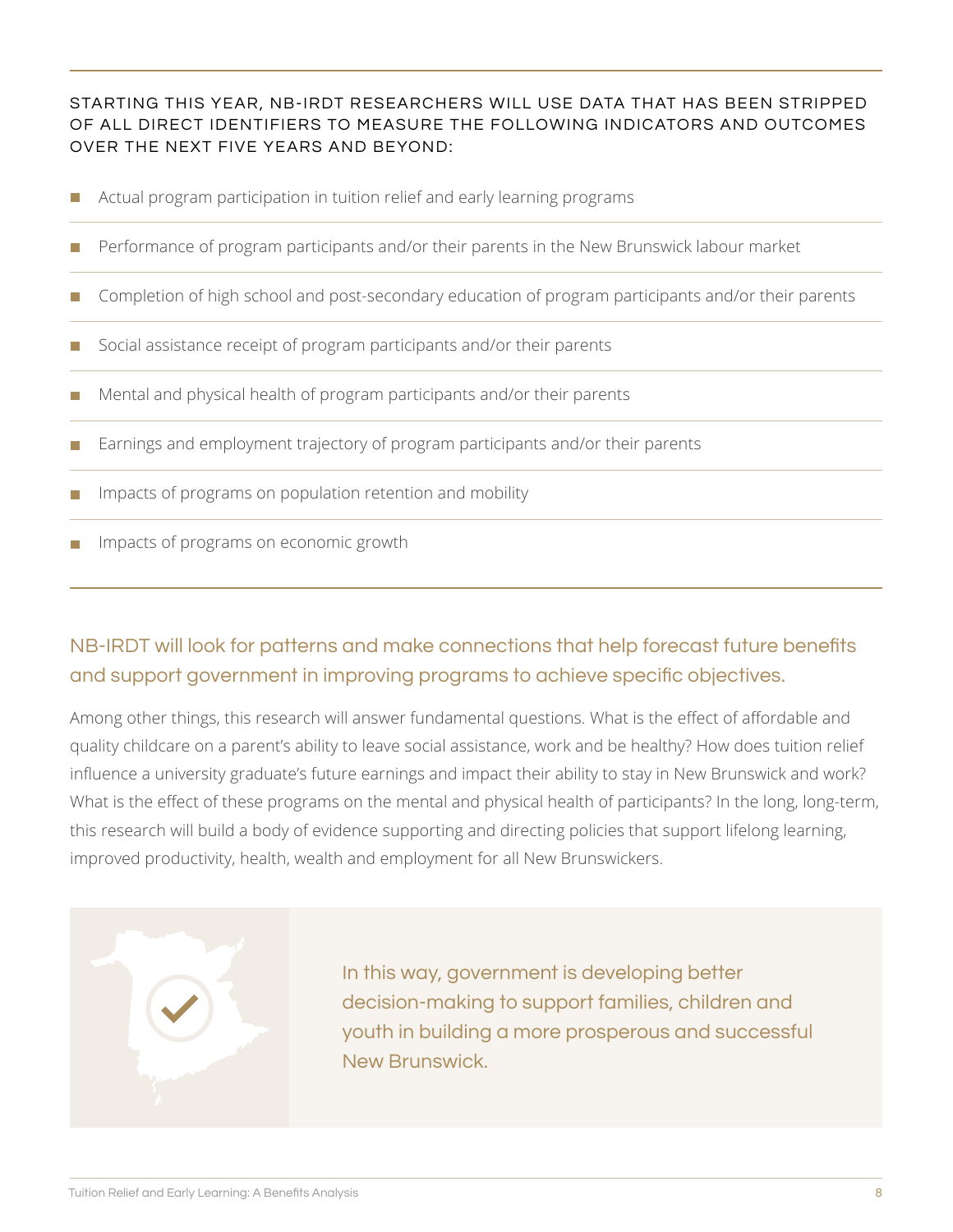### 03

# About the New Brunswick Institute for Research, Data and Training

NB-IRDT was established in early 2015 through the collaboration of many New Brunswick government departments including the Department of Health; the Executive Council Office; Post-secondary Education, Training and Labour; Education and Early Childhood Development; and Social Development. Its creation was funded by the Canada Foundation for Innovation and the Province of New Brunswick, and its continued operation will be supported by the Province of New Brunswick as well as by awards from CIHR, NBHRF, and other organizations.

#### NB-IRDT WAS CREATED TO:

- Effectively provide researchers with access to prepared administrative data from which all direct identifiers have been stripped in a secure, controlled environment, to ensure the protection of personal privacy of New Brunswickers
- Conduct policy relevant research to support informed and effective government decision-making m.
- Expand and support data stewardship and preservation
- Support and contribute to effective knowledge dissemination
- Develop research capacity through training
- Be an integral part of the research infrastructure for the Province of New Brunswick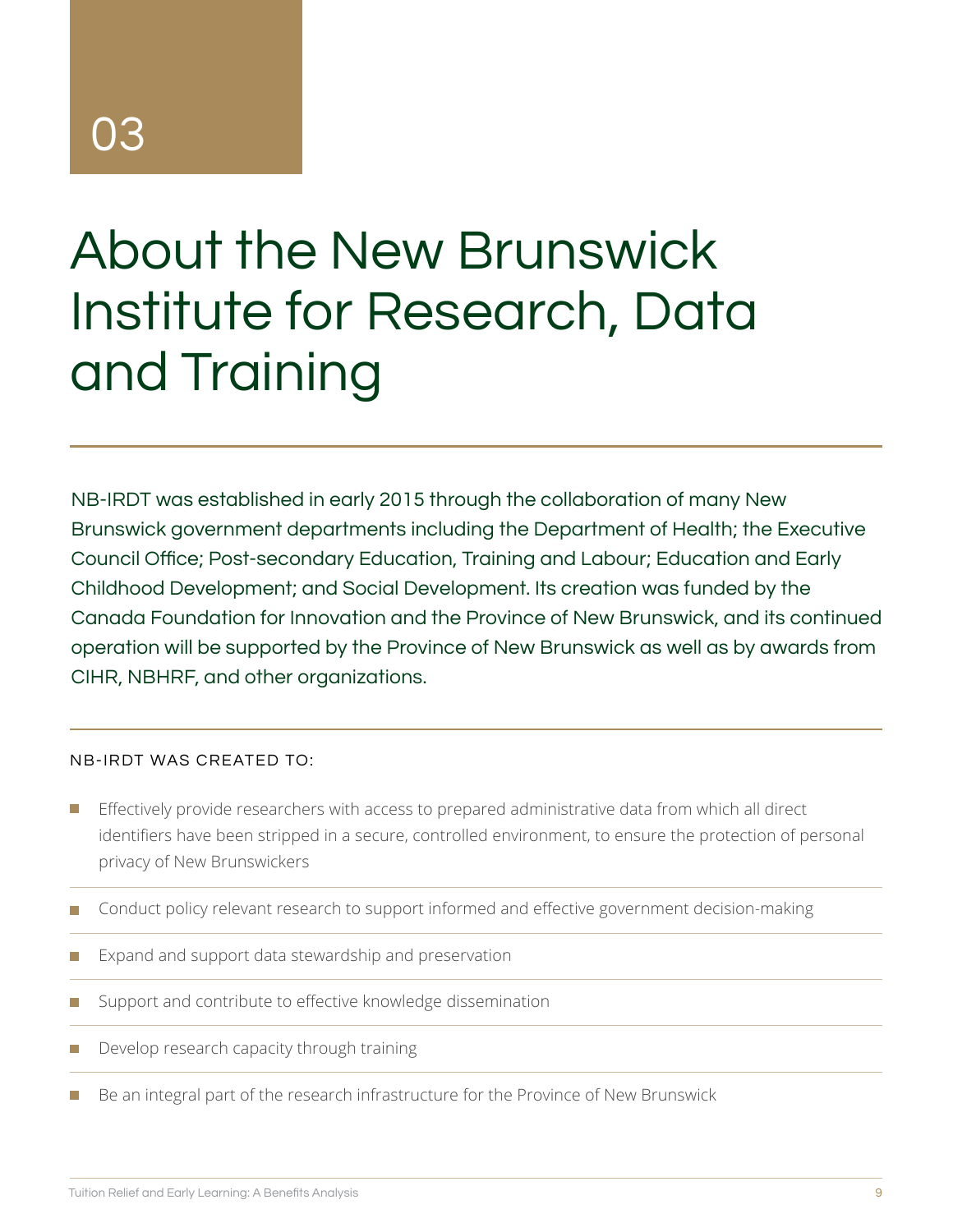The institute uses safeguards to ensure privacy protection and the security of data of New Brunswick citizens. To protect this privacy, the data received has all direct identifiers — names, Medicare numbers and addresses – removed. Instead, each file is given a unique number that allows NB-IRDT to link data originating from departments, which serves to expand the scope of research. Privacy is further protected by restricting access to this information. The information is held in a highly secure facility, and the information cannot be accessed from outside the NB-IRDT lab. Each researcher who wishes to access these data goes through a thorough application process to ensure every New Brunswicker's privacy is protected.



Dr. McDonald is a Professor of Economics at the University of New Brunswick in Fredericton. He holds a Ph.D. and a Master of Commerce in Economics from the University of Melbourne. He is the Academic Director of the NB Research Data Centre, the Director of the NB Institute for Research, Data and Training and the New Brunswick lead for the Maritime SPOR SUPPORT Unit. His main areas of research and expertise include the health status and health services use of immigrants, rural residents, minority groups and other subpopulations, as well as an ongoing program of research on the socioeconomic and demographic determinants of cancer. He has also researched extensively on immigrant labour market issues. He has published his work in a broad range of academic journals including Social Science and Medicine, Canadian Journal of Economics, Canadian Public Policy, Oral Oncology, Thyroid, and the Canadian Journal on Aging.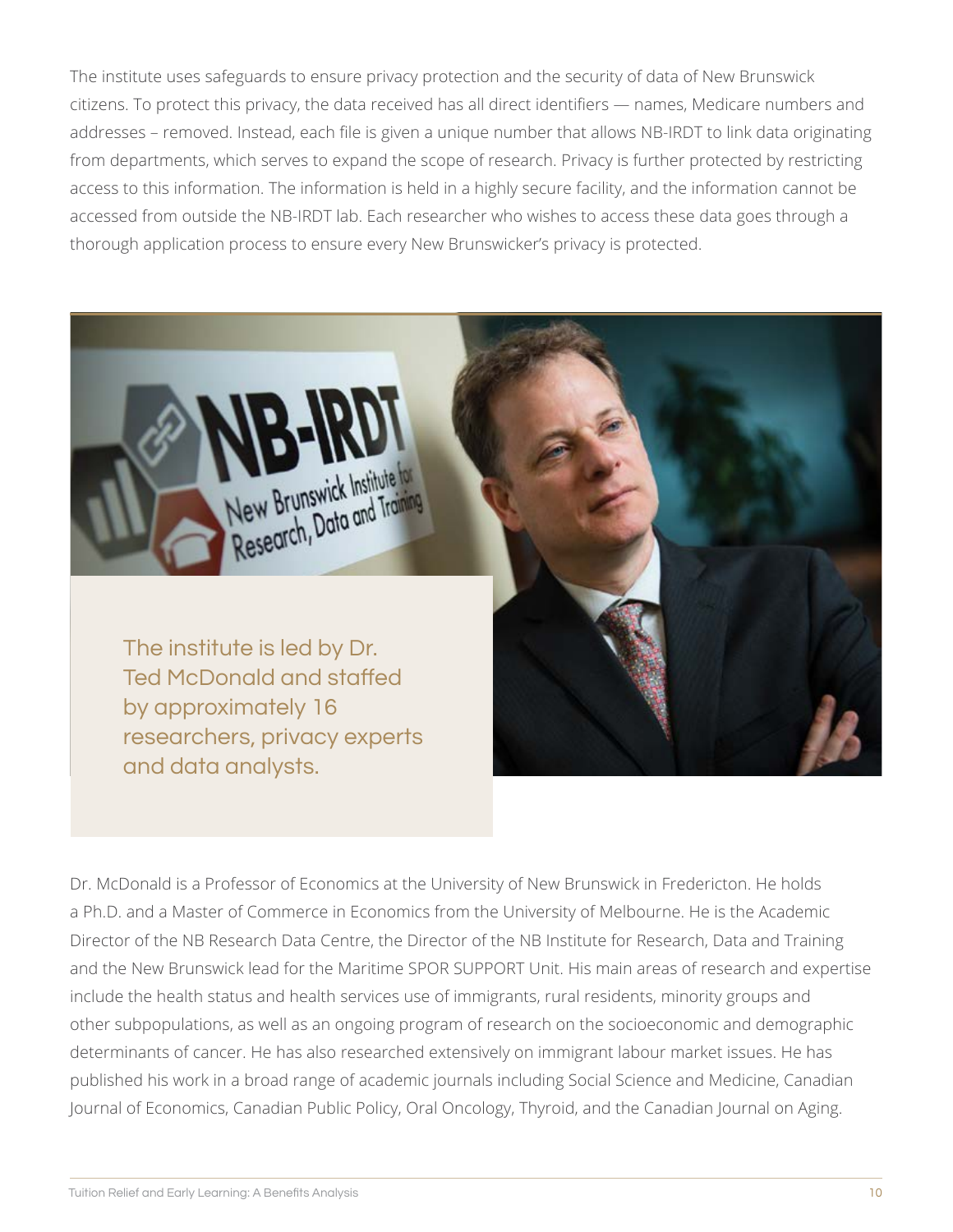### 04

## Five-Year NB-IRDT and GNB Benefits Analysis Work Plan

The Government of New Brunswick and the New Brunswick Institute for Research, Data, and Training (NB-IRDT) have agreed to a 5-year partnership to conduct research on topics relevant to Free Tuition and Tuition Relief for the Middle Class programs of the Department of Post-Secondary Education, Training and Labour, along with research on Education and Early Childhood Development (EECD) department programs related to Early Learning Centres and child care assistance for families.

In each of the five years, the Government of New Brunswick and NB-IRDT will come to an agreement on research priorities for the year including possible initiation of new projects.

THE PARTIES HAVE AGREED THAT RESEARCH WILL FOCUS ON TWO AREAS:

SHORT- AND LONG-TERM IMPACTS OF EARLY LEARNING CENTRES

EVALUATION OF FREE TUITION PROGRAM AND TUITION RELIEF FOR THE MIDDLE CLASS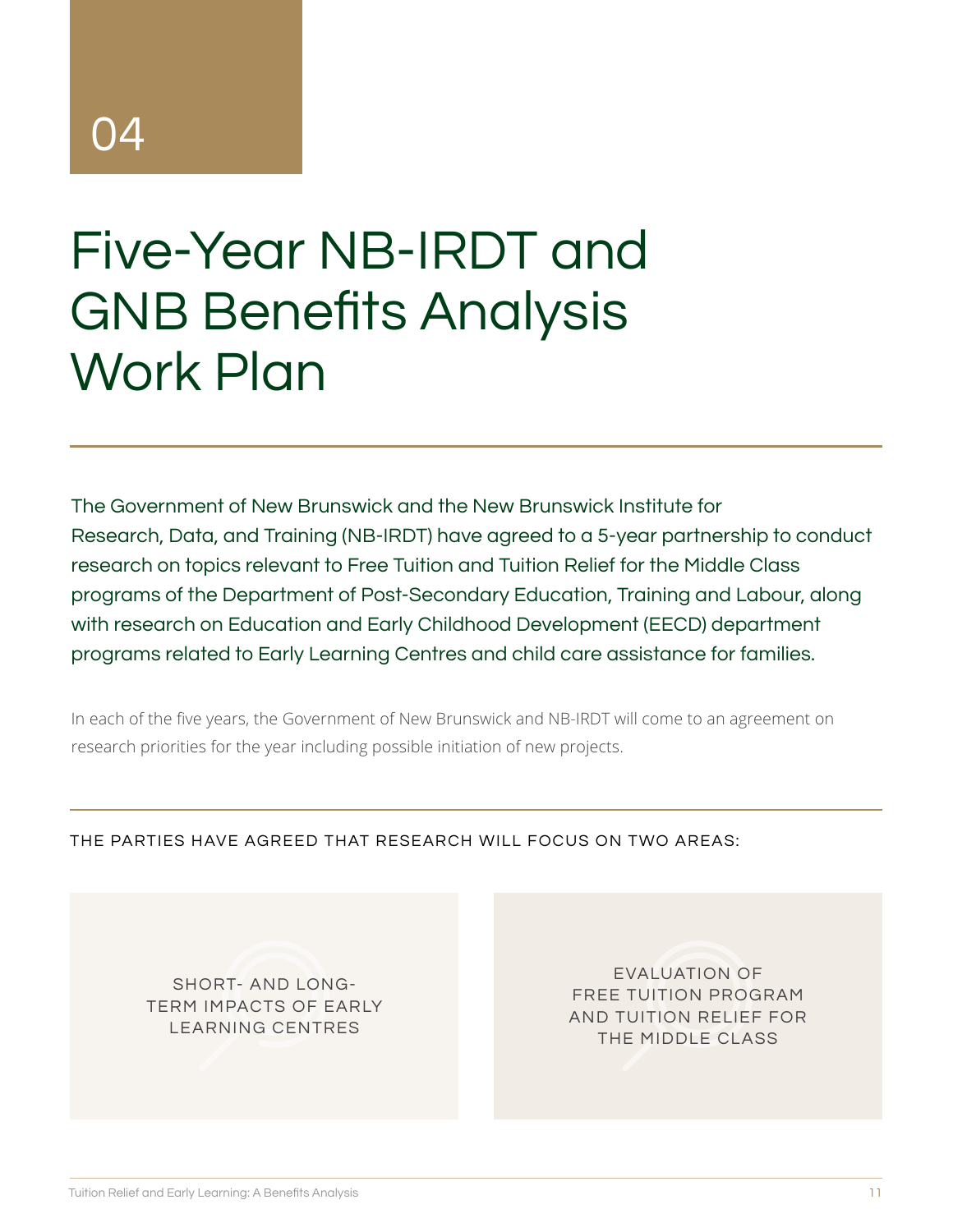NB-IRDT currently houses several datasets of relevance to these projects including several datasets from the Department of Health. However, in some cases, data will need to be obtained from government departments including EECD, Post-Secondary Education, Training and Labour (PETL), and Social Development (SD).



The purpose of this section is to provide a preliminary work plan for the five years of work on these two projects. This section provides a brief description of each project along with its key indicators and data requirements, as well as proposed timelines for accomplishing key milestones. Naturally, analysis of specific data series depends on having access to the data.

Annual reports to record findings to date would be prepared in each year of the agreement. As described below, some indicators will be available immediately (e.g. program participation, parent's labour force attachment), while other longer-term indicators (e.g. children's attendance at post-secondary education, PSE) may not be available until several years have elapsed. The annual report will contain information on all available indicators. These statistics may evolve over time. Thus, findings will not be finalized until the final report at the end of the fifth year of research. The possibility also exists of extending the research partnership beyond the initial five years, as some of the longer-term measures of program success will continue to become available over this longer period.

NB-IRDT will provide quarterly progress reports in meetings with a project steering committee. This will include updates of work completed to date, as well as updates to the plan of work going forward.

NB-IRDT will organize and host a knowledge transfer event for the relevant government departments that will involve presentation of results from projects commissioned during the fiscal year plus presentations from selected keynote speakers who have conducted research on topics related to the commissioned projects.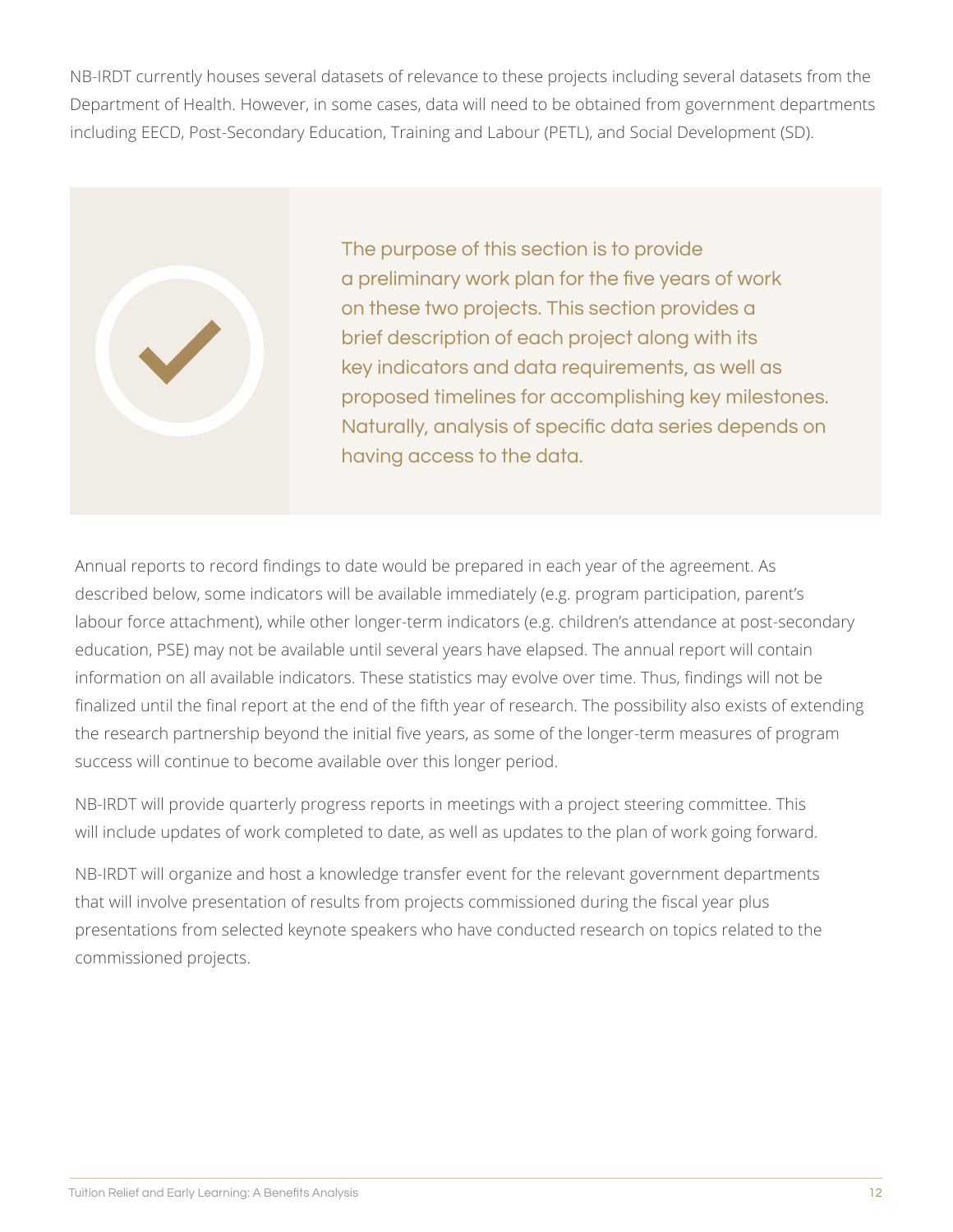#### IMPACTS OF EARLY LEARNING CENTRES



Between March 2018 to April 2019, the Government of New Brunswick will rolling out the new designation of New Brunswick Early Learning Centres (NBELC's). The designated centres will offer services to preschool children aged five and under with the aim of offering equitable and affordable access to high-quality early learning and child care services by removing barriers linked to family income, children's abilities and needs, language and minority settings.

Improved parent subsidies within the New Brunswick Early Learning Centres will help make quality child care more affordable and accessible for low to middle income families who are either working or attending school. As such, families with an annual gross income under \$37,500 will have access to free child care. Families with annual gross incomes of over \$37,500 will have access to improved subsidies on a sliding scale. No family in New Brunswick will pay more than 20 per cent of their gross annual family income to cover child care costs while their child is attending a New Brunswick Early Learning Centre.

The research project is aimed at evaluating the impact of these new interventions by measuring a series of indicators over the next five or more years. The tables below lay out the indicators that NB-IRDT will track. These are loosely categorized by the expected amount of time before the indicators will be measurable.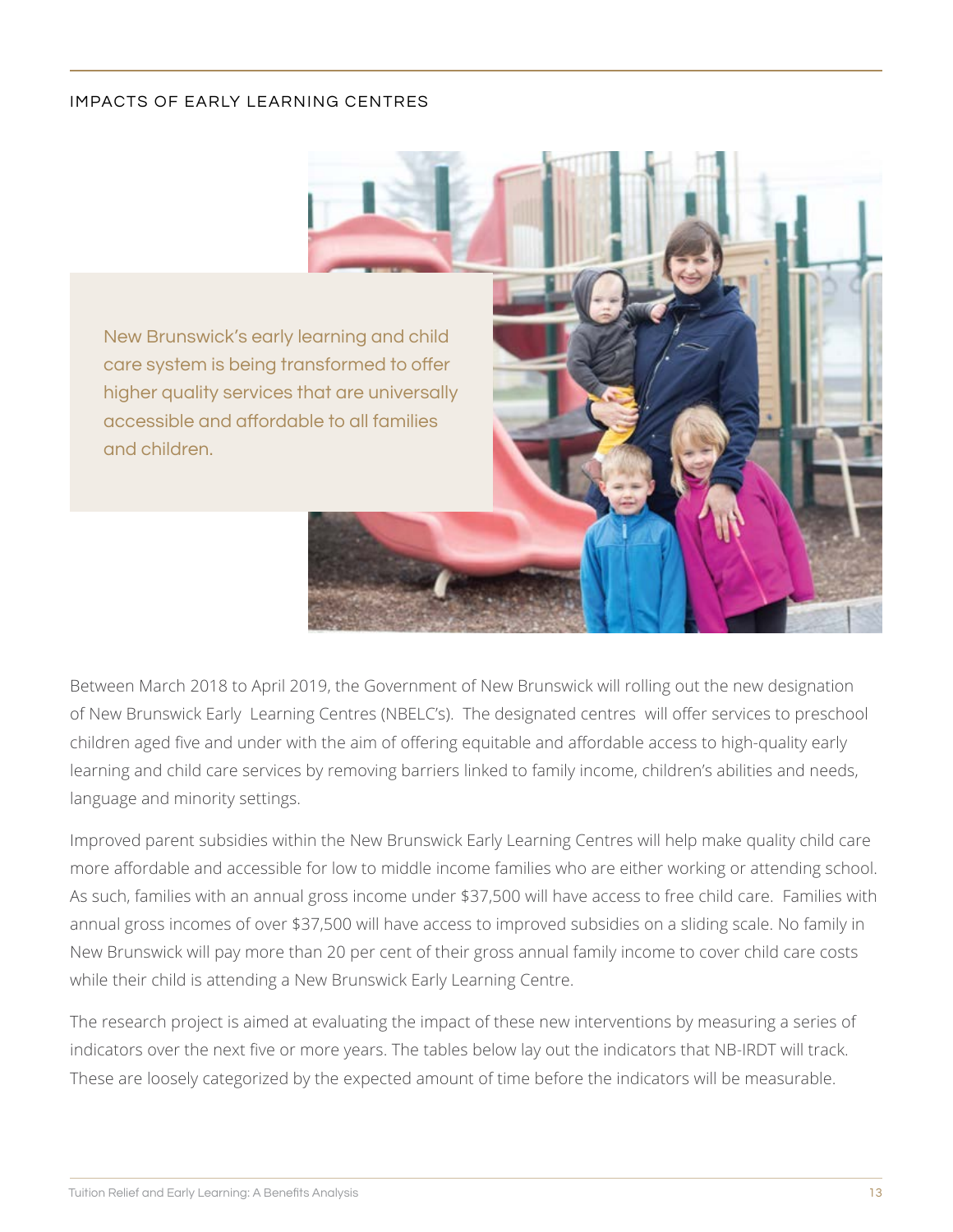### KEY INDICATORS AND REQUIRED DATA

|                                  | <b>INDICATOR</b>                                                             | PRIMARY DATA SOURCE                                                                           |  |  |  |
|----------------------------------|------------------------------------------------------------------------------|-----------------------------------------------------------------------------------------------|--|--|--|
|                                  | Program Participation                                                        | Participation data from the Department of Education and<br>Early Childhood Development (EECD) |  |  |  |
| <b>SHORT</b><br><b>TERM</b>      | Labour market participation<br>of parent(s)                                  | Labour force survey data from Statistics Canada                                               |  |  |  |
| (program<br>years 1-3 and        | Parental participation in<br>Post-secondary Education                        | Participation data from Maritime Provinces Higher<br>Education Commission (MPHEC)             |  |  |  |
| ongoing)                         | Fertility                                                                    | <b>Birth records from Vital Statistics</b>                                                    |  |  |  |
|                                  | Population retention/mobility                                                | Medicare registration status from the Citizen Database                                        |  |  |  |
| <b>MEDIUM</b>                    | School literacy, numeracy and<br>other academic measures                     | Standardized testing scores from EECD                                                         |  |  |  |
| <b>TERM</b><br>(program years    | Social assistance receipt of<br>parent(s)                                    | Program data from the Department of Social<br>Development (SD)                                |  |  |  |
| 3-5 and ongoing)                 | Earnings and employment<br>of parent(s)                                      | Income data from Statistics Canada's Secure Data<br>Linkage Environment                       |  |  |  |
|                                  | High school completion<br>of children                                        | Student data from EECD                                                                        |  |  |  |
|                                  | Transition into and completion<br>of post-secondary education                | Student data from EECD and Post-secondary Education,<br>Training and Labour (PETL)            |  |  |  |
|                                  | Earnings trajectories and<br>earnings mobility of parent(s)                  | Income data from Statistics Canada's Secure Data Linkage<br>Environment                       |  |  |  |
| NGER<br><b>TERM</b>              | Mental and physical health of<br>children and parent(s)                      | Hospital and other health records from the Department<br>of Health (DH)                       |  |  |  |
| (program years<br>5 and ongoing) | Population mobility                                                          | Medicare registration status from the Citizen Database                                        |  |  |  |
|                                  | Economic growth                                                              | Measures of economic activity from Statistics Canada                                          |  |  |  |
|                                  | Earnings and employment<br>outcomes of children once they<br>reach adulthood | Income data from Statistics Canada's Secure Data<br>Linkage Environment                       |  |  |  |
|                                  | Cost benefit analysis of the<br>investment                                   | Combination of above measures                                                                 |  |  |  |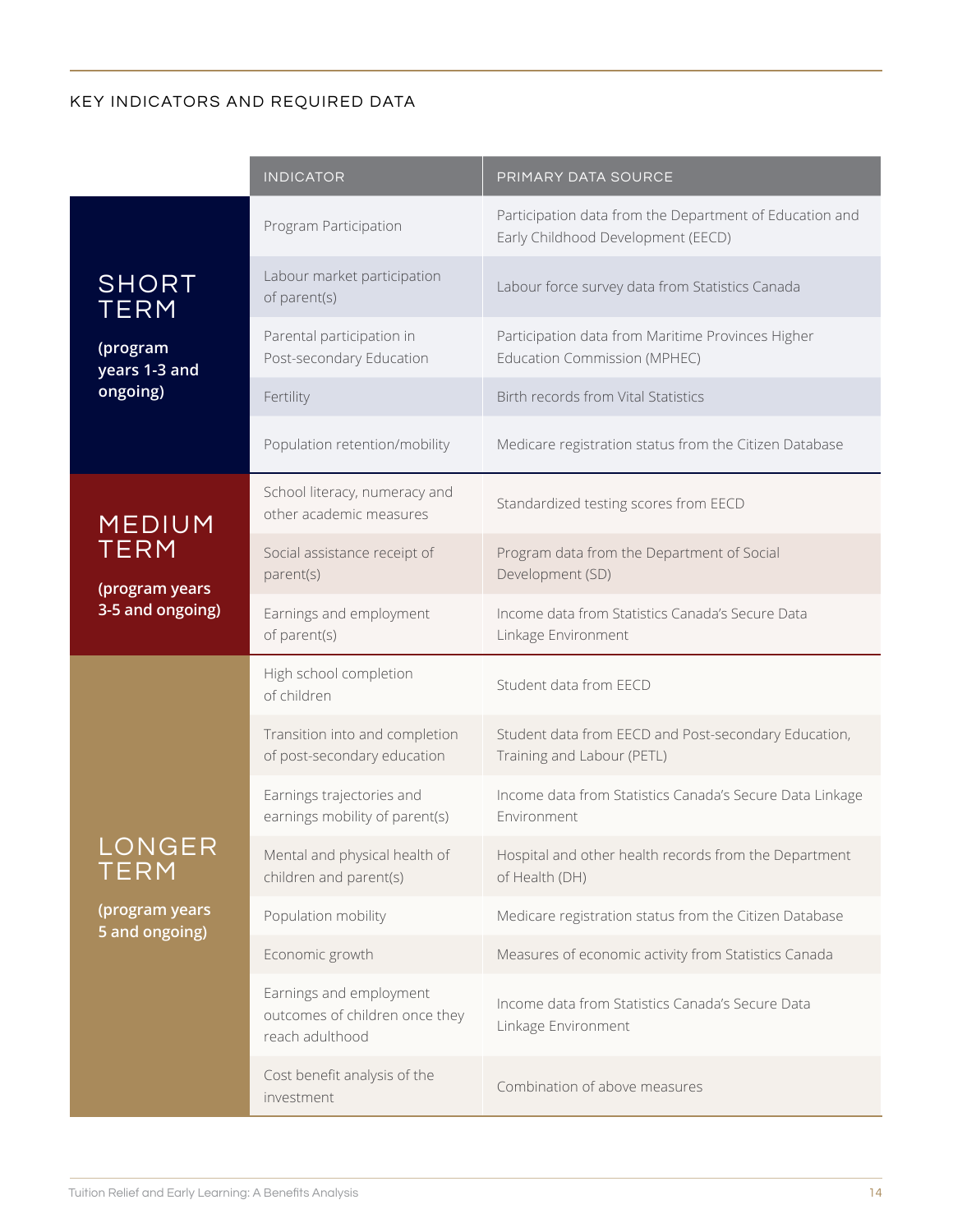#### MAJOR MILESTONES AND TIMELINES

|                                                                                                                                                               | 2018/19  | 2019/20  | 2020/21 | 2021/22 | 2022/23 |
|---------------------------------------------------------------------------------------------------------------------------------------------------------------|----------|----------|---------|---------|---------|
| DATA DEVELOPMENT                                                                                                                                              |          |          |         |         |         |
| Support EECD in:<br>- crosswalk process<br>- privacy review (PIA)                                                                                             | $\times$ |          |         |         |         |
| Development of data sharing<br>agreements between the University<br>of New Brunswick (UNB) and EECD<br>for transfer of daycare and other<br>relevant datasets | $\times$ |          |         |         |         |
| Transfer of EECD data to NB-IRDT                                                                                                                              | $\times$ | $\times$ |         |         |         |
| Development of data documentation<br>for EECD program data                                                                                                    | X        | $\times$ | X       |         |         |

| <b>RESEARCH</b>                                     |   |          |   |   |   |
|-----------------------------------------------------|---|----------|---|---|---|
| Literature review of subsidized<br>daycare programs | X |          |   |   |   |
| Analysis of Short-term indicators                   | X | $\times$ | X | X |   |
| Analysis of Medium-term indicators                  |   |          | X | X | X |
| Analysis of Long-term indicators                    |   |          |   | X | X |
| Annual report with research<br>findings to date     | Χ | X        | Χ | X |   |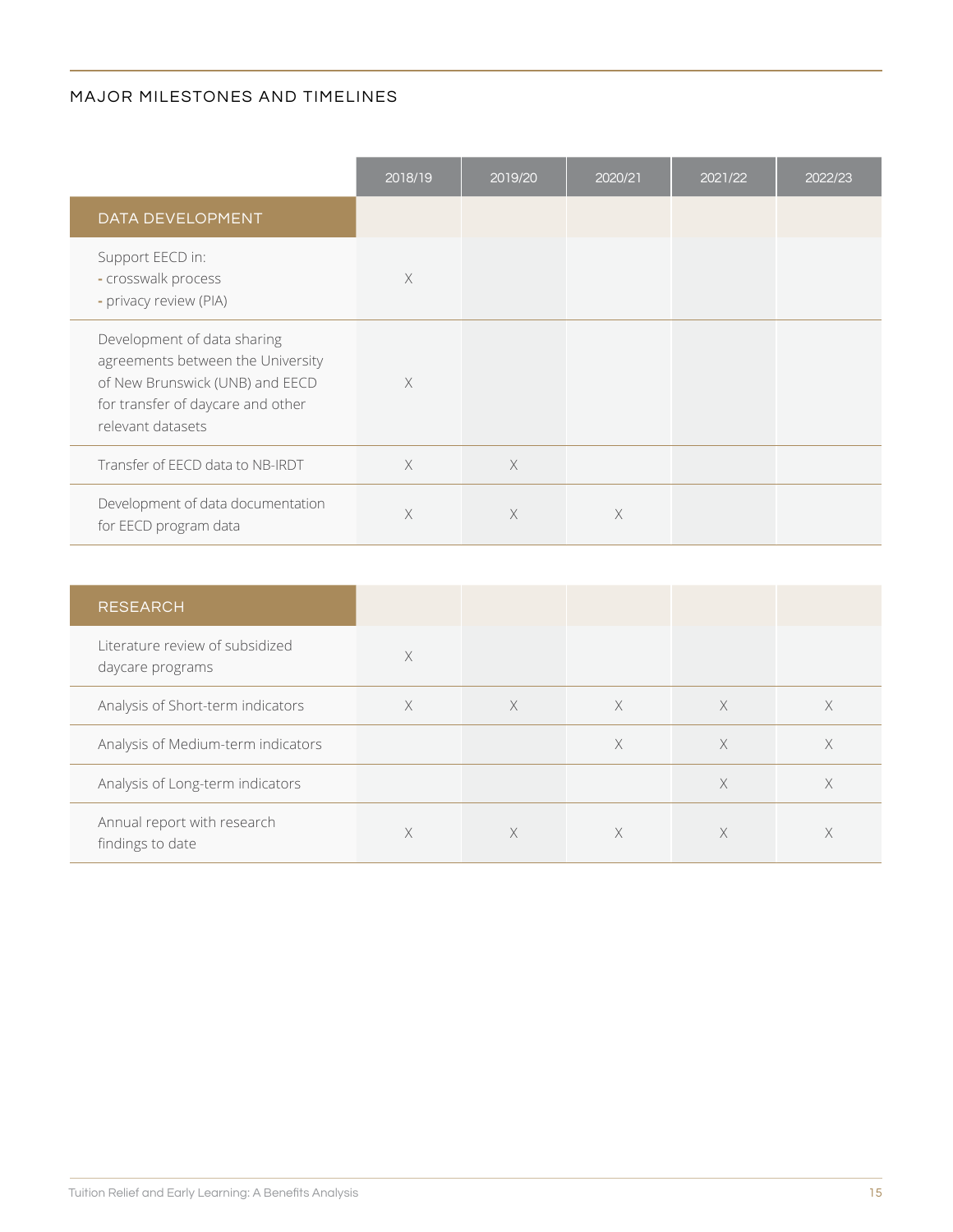### EVALUATION OF FREE TUITION PROGRAM AND TUITION RELIEF FOR THE MIDDLE CLASS

The Free Tuition Program (FTP) is designed to help post-secondary education students by providing more upfront bursary funding to students from families with the greatest financial need. The Free Tuition Program, which began Aug. 1, 2016, is targeted at full-time students at publicly funded New Brunswick universities and colleges, whose family incomes are below \$60,000. It provides bursaries up to the full cost of tuition. Similarly, Tuition Relief for the Middle Class (TRMC), which began the following year (Aug. 1, 2017) provides upfront financial assistance to full-time students whose family incomes are above \$60,000. The amount received is based on family income and family size.

The research project will seek to evaluate the combined programs by tracking a series of indicators. The intention is to measure the overall value of government's investment in these programs. Thus, NB-IRDT will track program participants from the moment they enter the new programs for multiple years, as some of their outcomes (e.g. employment and labour market income) will not be observable until the program participants have graduated and entered the labour force. The table below shows the timelines for when the programs were implemented and when graduates will likely be completing their degrees and entering the labour force.

|                               | <b>FTP</b> | <b>TRMC</b> |
|-------------------------------|------------|-------------|
| Program Inception             | Aug 2016   | Aug 2017    |
| Earliest College graduates    | Aug 2018   | Aug 2019    |
| Earliest University graduates | May 2020   | May 2021    |

The indicators to be measured are listed below and are roughly grouped according to the length of time before they will be possible to measure.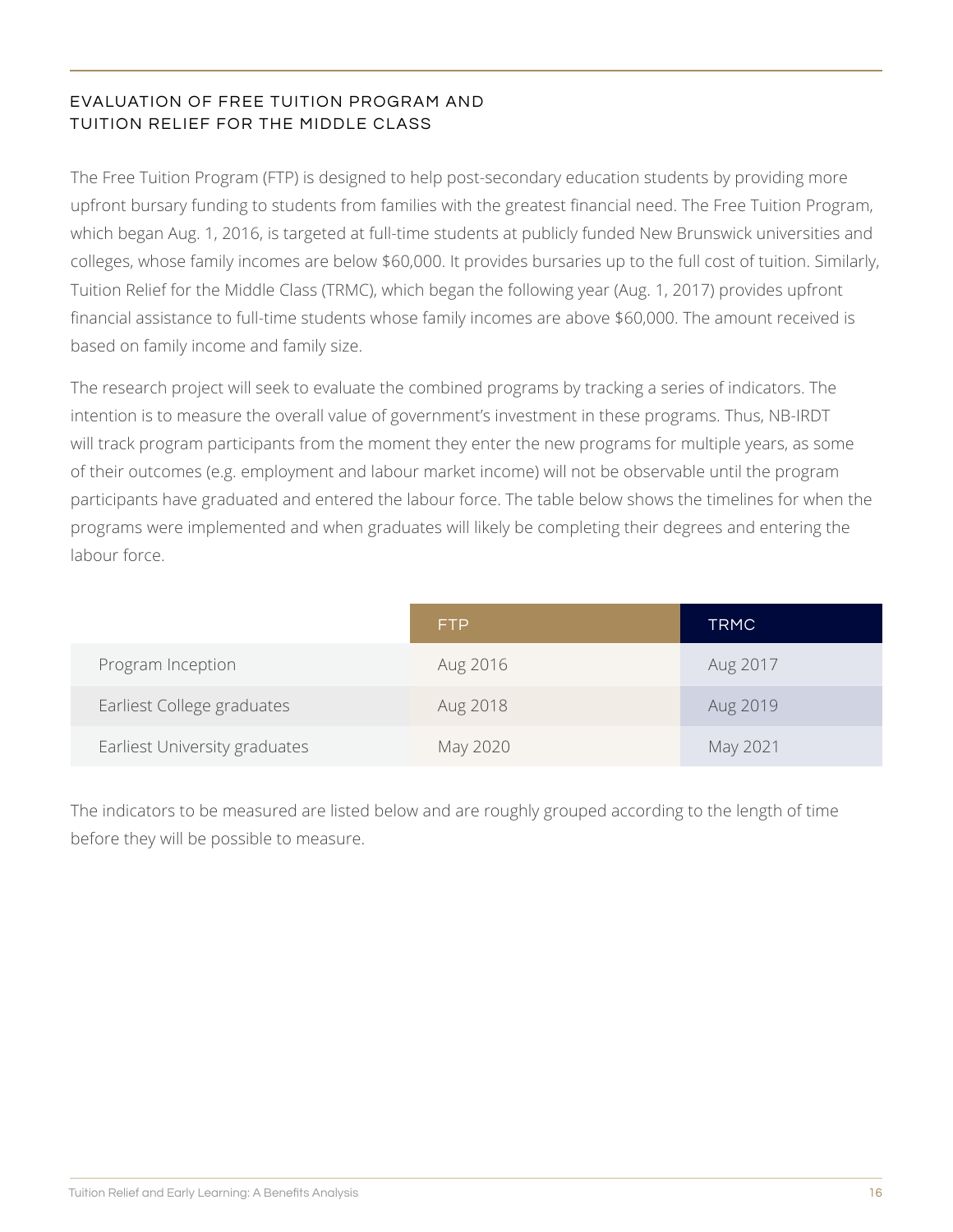### KEY INDICATORS AND REQUIRED DATA

|                                                           | <b>INDICATOR</b>                                                            | PRIMARY DATA SOURCE                                                        |  |  |
|-----------------------------------------------------------|-----------------------------------------------------------------------------|----------------------------------------------------------------------------|--|--|
|                                                           | Program participation                                                       | Participation data from PETL                                               |  |  |
| <b>SHORT</b><br><b>TERM</b>                               | Field of study or training                                                  | Program of study from PETL                                                 |  |  |
| (program<br>years 1-3 and<br>ongoing)                     | Labour market participation<br>and unemployment of high<br>school graduates | Labour force survey and Census data from<br>Statistics Canada              |  |  |
|                                                           | Retention in higher education                                               | Higher education participation data from MPHEC                             |  |  |
|                                                           | Higher education completion                                                 | Higher education participation and completion data<br>from MPHEC           |  |  |
| <b>MEDIUM</b><br>TERM                                     | Social assistance receipt after<br>graduation                               | Program data from SD                                                       |  |  |
| (program years<br>3-5 and ongoing)                        | Earnings and employment<br>outcomes after graduation                        | Income data from Statistics Canada's Secure Data Linkage<br>Environment    |  |  |
|                                                           | Population retention                                                        | Medicare registration status from the Citizen Database                     |  |  |
|                                                           | Earnings trajectories and<br>earnings mobility                              | Income data from Statistics Canada's Secure Data<br>Linkage Environment    |  |  |
| LONGER<br><b>TERM</b><br>(program years<br>5 and ongoing) | Mental and physical health                                                  | Hospital and other health records from the Department<br>of Health (DH)    |  |  |
|                                                           | Population mobility                                                         | Medicare registration status from the Citizen Database                     |  |  |
|                                                           | Economic growth                                                             | Publicly available measures of economic activity from<br>Statistics Canada |  |  |